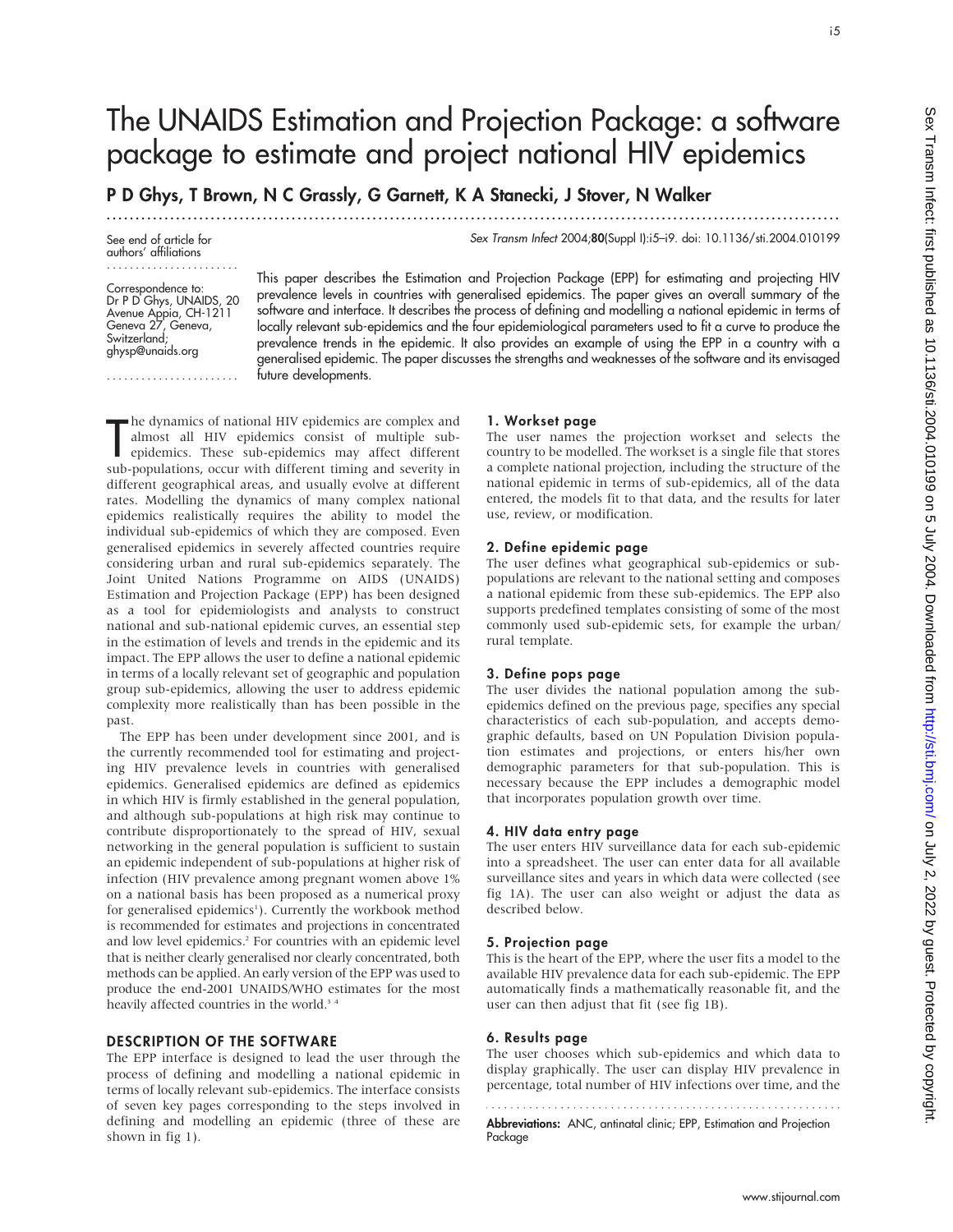



size of the sub-populations involved in each sub-epidemic (see fig 1C). The user can also output prevalence in tabular form for use with Microsoft Excel or to a \*.spt file that can be read by the Spectrum program.<sup>5</sup>

# 7. Audit check page

A number of consistency checks are run on the national epidemic developed by the user, including sizes of key subpopulations, maximum prevalence observed, and the ratio of lower risk to higher risk infections in the overall national epidemic.

## The package

The EPP comes as a 15 MB Java based software package, and is currently available in English, French (EEP), Spanish, and Russian. The EPP has a user friendly interface with easily comprehensible windows and buttons (fig 1) and can be applied by people with varying professional backgrounds, including national epidemiologists, data analysts, and monitoring and evaluation professionals in countries. The EPP software and supporting documentation, including manuals, are available from the websites of several organisations, including UNAIDS (http://www.unaids.org), WHO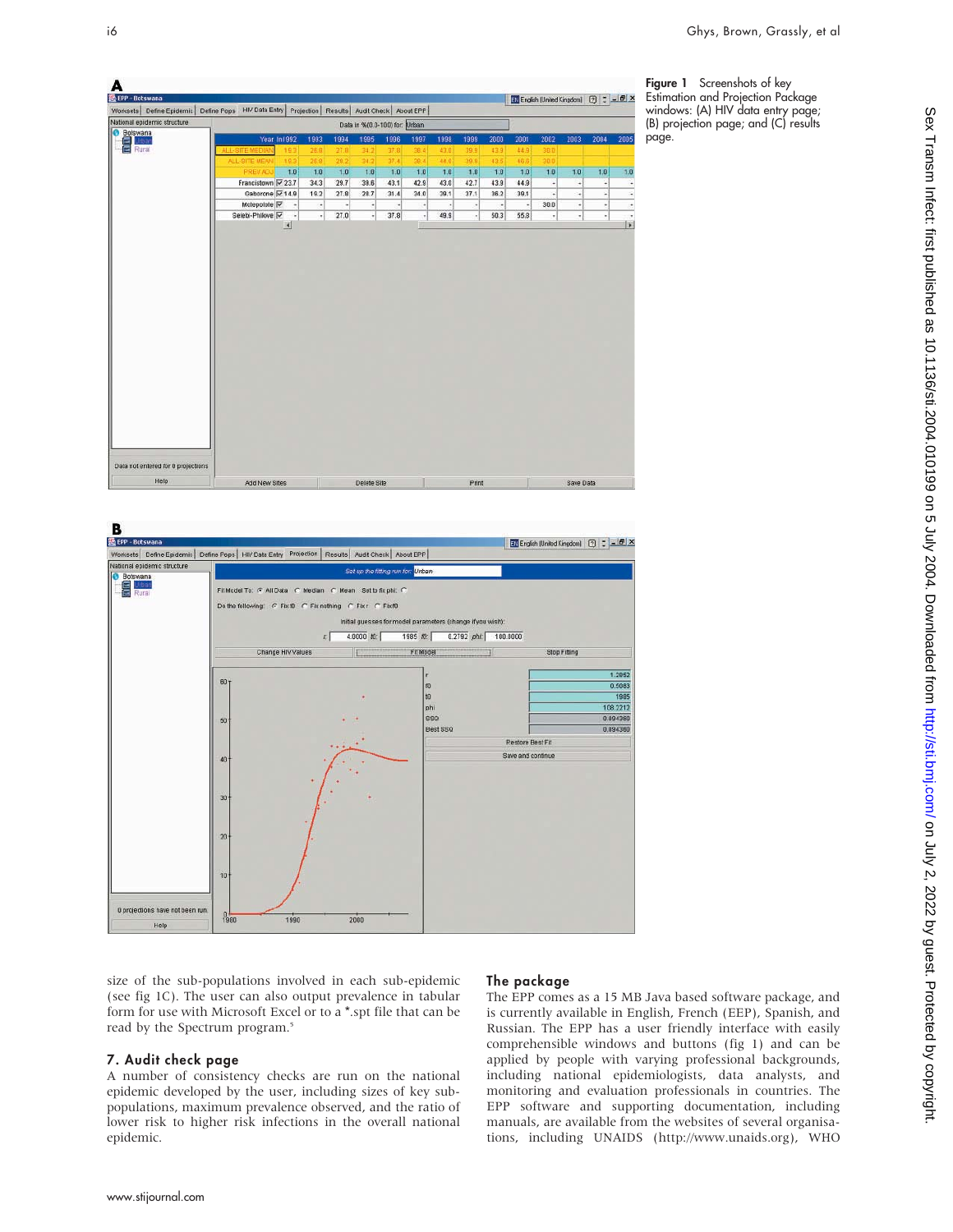

(http://www.who.int), the East-West Center (http://www. EastWestCenter.org), and the Futures Group (http://www. FuturesGroup.com).

#### THE UNAIDS REFERENCE GROUP MODEL

For each sub-epidemic defined by the user, the EPP fits a simple epidemic model defined by the UNAIDS Reference Group on Estimates, Modelling and Projections to the full set of HIV surveillance data points entered by the user.<sup>6</sup> This produces an estimate of the time trend of adult HIV prevalence for each sub-epidemic. These fits to individual sub-epidemics are then applied to the populations assigned by the user to each sub-epidemic to produce the prevalence trends in the overall national epidemic.

The UNAIDS Reference Group model incorporates population change over time and, by varying its parameters, can reproduce a variety of epidemic types including slow growing epidemics, rapidly growing epidemics, and stable epidemics in which HIV prevalence has peaked and then stabilised at



Figure 2 The parameters in the Reference Group model fit by EPP. r, The rate of growth of the epidemic;  $f_0$ , the fraction of the population considered to be at risk of infection at the start of the epidemic; to the start year of the epidemic;  $\varphi$  a parameter that relates recruitment to the at-risk population to declines in the at-risk population due to AIDS mortality.



high levels. The EPP automatically fits the four epidemiological parameters defined in this model (see fig 2). The  $\varphi$ parameter in fig 2 is related to the behavioural response of the population to the epidemic and the gradual exposure of previously unexposed populations to HIV due to geographic or social barriers. The model uses these four parameters to derive a best fit to data points by minimising the least squares difference between the fitted curve and the full set of data points (see reference 6 for mathematical details). It is recommended that at least 5 years of HIV prevalence data are used to fit an epidemic curve. A positive value of the parameter  $\varphi$  indicates that the decline in size of the at-risk population due to AIDS mortality is balanced by an increase in recruitment to the at-risk population. A negative value of  $\varphi$ indicates reduced recruitment to the at-risk population as AIDS mortality increases. Different values for  $\varphi$  allow the model to produce both sharply peaked epidemics (negative  $\varphi$ ), and a constant endemic prevalence following the initial peak (positive  $\varphi$ ). In the absence of change in recruitment to the at-risk population ( $\varphi = 0$ ), the epidemic is still slightly peaked, due to the lag between infection and death from AIDS (see fig 2).

#### AN EXAMPLE OF THE EPP IN PRACTICE

In countries with generalised epidemics, the EPP may be applied by defining two major sub-epidemics—an urban subepidemic and a rural one. In these countries HIV prevalence in pregnant women attending antenatal clinics (ANCs) is taken to represent prevalence in all adults, male and female, aged 15–49. This key assumption is based on the comparison in a large number of studies of HIV prevalence among pregnant women and in community surveys among all men and women aged  $15-49$ .<sup>7-14</sup>

#### Defining the epidemic and the populations

After giving the workset a name on the workset page and adding both urban and rural sub-epidemics on the define epidemics page, the user goes to the define pops page and divides the national population among urban and rural components. The urban/rural population sizes are entered on this page, following which the user enters HIV surveillance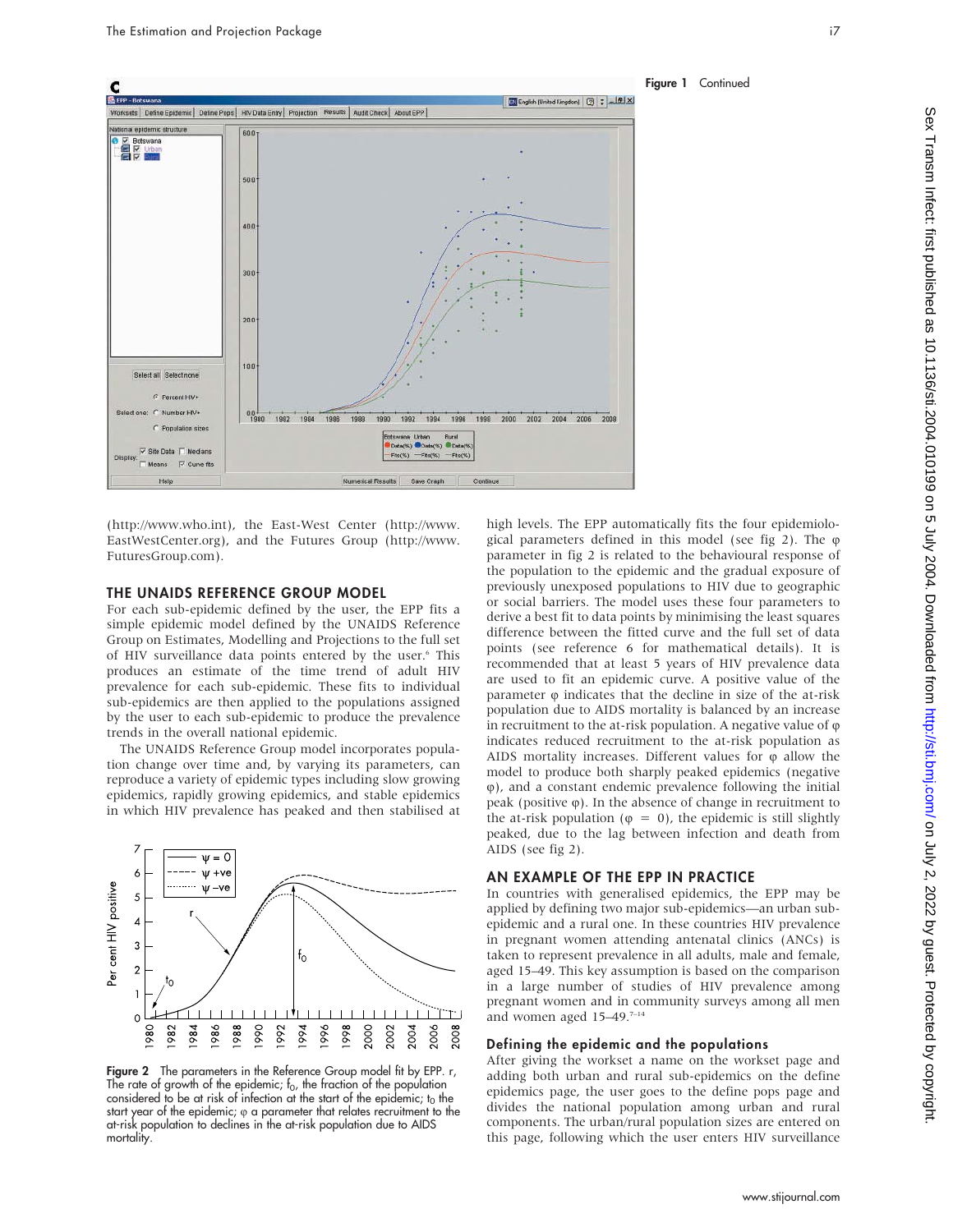data from ANCs for the urban and rural populations, respectively.

## Fitting a model and accepting or changing the fitted parameters

On saving the HIV data for the rural women, the user is automatically brought to the projections page where the model can be fit to these data. The EPP fits the epidemic curve to the data points by changing the values of the four parameters of the model. In many cases, the fit that results is acceptable and in agreement with the user's understanding of the evolution of the epidemic in his/her country.

However, it is possible that the parameters resulting from the automatic fit are not the best ones to represent the local epidemic. Indeed, in many countries surveillance data are scarce, especially in the early years of the epidemic, and while the EPP will fit a curve, that curve will need to be reviewed by the user to ensure that it makes epidemiological sense given his/her knowledge of the local situation. If the initially fitted curve does not appear to represent the epidemic well, the values of any of the model parameters can be changed by the user until a more acceptable fit is obtained. The start year of the epidemic can be changed by modifying  $t_0$ . The rate of growth of the epidemic can be increased or decreased by raising or lowering the value of r. The prevalence peak can be adjusted by changing the value of  $f_0$  and the shape of the epidemic after the peak can be altered by changing  $\varphi$ . The EPP displays both how the changed parameters alter the shape of the prevalence curve and how they affect the sum of squared errors.

#### Adjustments and weighting of sero-prevalence data

Surveillance data are not perfect—for a number of reasons they may overestimate or underestimate HIV prevalence. The number and location of surveillance sites also often changes over the years. The EPP provides the ability on the HIV data entry page to deal with some of these issues through prevalence adjustments and weights.

#### Prevalence adjustments

Prevalence adjustments in the EPP, which are applied to all data points in a given year, will reduce or increase the prevalence values before using them in the fitting algorithm. An example of this in practice is in adjusting for the nonrepresentative nature of rural surveillance sites in many countries with generalised epidemics. In many countries the clinics that have been chosen to report unlinked anonymous HIV surveillance data in rural areas are those that have the capacity to collect the required number of samples in the given time. Often, this means that clinics in peri-urban or semi-urban sites have been used. Because there is often a decreasing gradient in HIV prevalence from semi-urban to rural areas, these clinics may overestimate HIV prevalence for the rural population as a whole (defined in the define pops page). The UNAIDS Reference Group has recommended that local knowledge of the surveillance sites and their location should inform decisions about a possible adjustment for this bias. In the absence of local data, the UNAIDS Reference Group recommends seroprevalence values from these rural sites be adjusted to 0.8 of their original value.

#### Weights

Weighting does not reduce or increase the prevalence values; instead, it gives more or less weight to the data from a particular site in the least squares calculation that is used to fit the epidemic model. For example, consider a country that has six urban ANC sentinel surveillance sites, including one in the capital city. The total urban population is six million, of which three million are in the capital city. In this example the capital city site should have an equal weight as the five other sites together, because it has half of the urban population. Hence, the capital city site would be weighted 1, while the five other sites would be weighted 0.2 each. Similar weighting can be used to correct for unequal representation of other geographic regions by sentinel surveillance sites.

## Incorporating information from population based surveys

Several countries with generalised epidemics have recently conducted national community based surveys and several more countries are conducting or planning to conduct similar surveys. These surveys with national coverage provide a direct estimate of HIV prevalence among adults. It is critical to carefully consider the quality of these surveys, to help decide whether they may be biased.15 To explore the possible presence of bias, it is important to quantify the non-response rate and to assess whether absentees and/or refusers may have a higher HIV prevalence. In addition, other aspects of the survey, including the quality of HIV testing, need to be considered. As appropriate, the HIV prevalence from national surveys should be adjusted to correct for biases. The UNAIDS Reference Group on Estimates, Modelling and Projections has recommended the use of the national survey derived HIV prevalence estimates, adjusted as appropriate, to calibrate the HIV prevalence level in the EPP. This should be done separately for urban and rural areas and, if the information is available, also by geographical regions.

### The results of a country fit—Botswana

Fig 1 shows the results of fitting an epidemic in Botswana with the EPP. The epidemic was defined as urban and rural. The first panel (HIV data entry page) shows the urban data that were used in fitting the epidemic in the urban parts of the country. In the second panel (projection page) one sees the fit obtained by the EPP to the urban surveillance data in Botswana. In the third panel (results page) one sees three curves: the top curve is the urban prevalence in Botswana, the bottom curve is the rural prevalence in the country, and the central curve is what results when these are combined, that is, the overall national HIV prevalence.

#### **STRENGTHS**

In contrast to simple approaches such as EPIMODEL,<sup>16</sup> which only required a start date and a prevalence estimate for 1 year, the EPP gives countries the capability to make full use of all available surveillance data in developing epidemic curves. By giving countries the ability to include separate sub-epidemics, for example urban and rural sub-epidemics in most of sub-Saharan Africa, and combining them easily to obtain national prevalence, it simplifies the modelling process. As more countries with complex concentrated epidemics obtain sufficient years of surveillance data in the key populations influencing their epidemics, the EPP will provide an organising framework for collating and combining the results of the various sub-epidemics into a national prevalence curve. Additionally, in countries such as China and India, where each state/province is bigger than many nations, the EPP provides a tool that can deal with the geographical diversity of the epidemic.

The new curve fitting approach incorporated into the EPP is a major improvement on the gamma function used in EPIMODEL. The UNAIDS Reference Group model allows a variety of epidemic shapes to be fit by varying its parameters. And, most importantly, it allows HIV prevalence to stabilise at high levels, as has been seen in many African settings. Such endemic prevalence requires ongoing HIV incidence to counterbalance AIDS mortality as the epidemic ages. The gamma function was incapable of reproducing these epidemics because incidence always declines to zero shortly after peak prevalence.